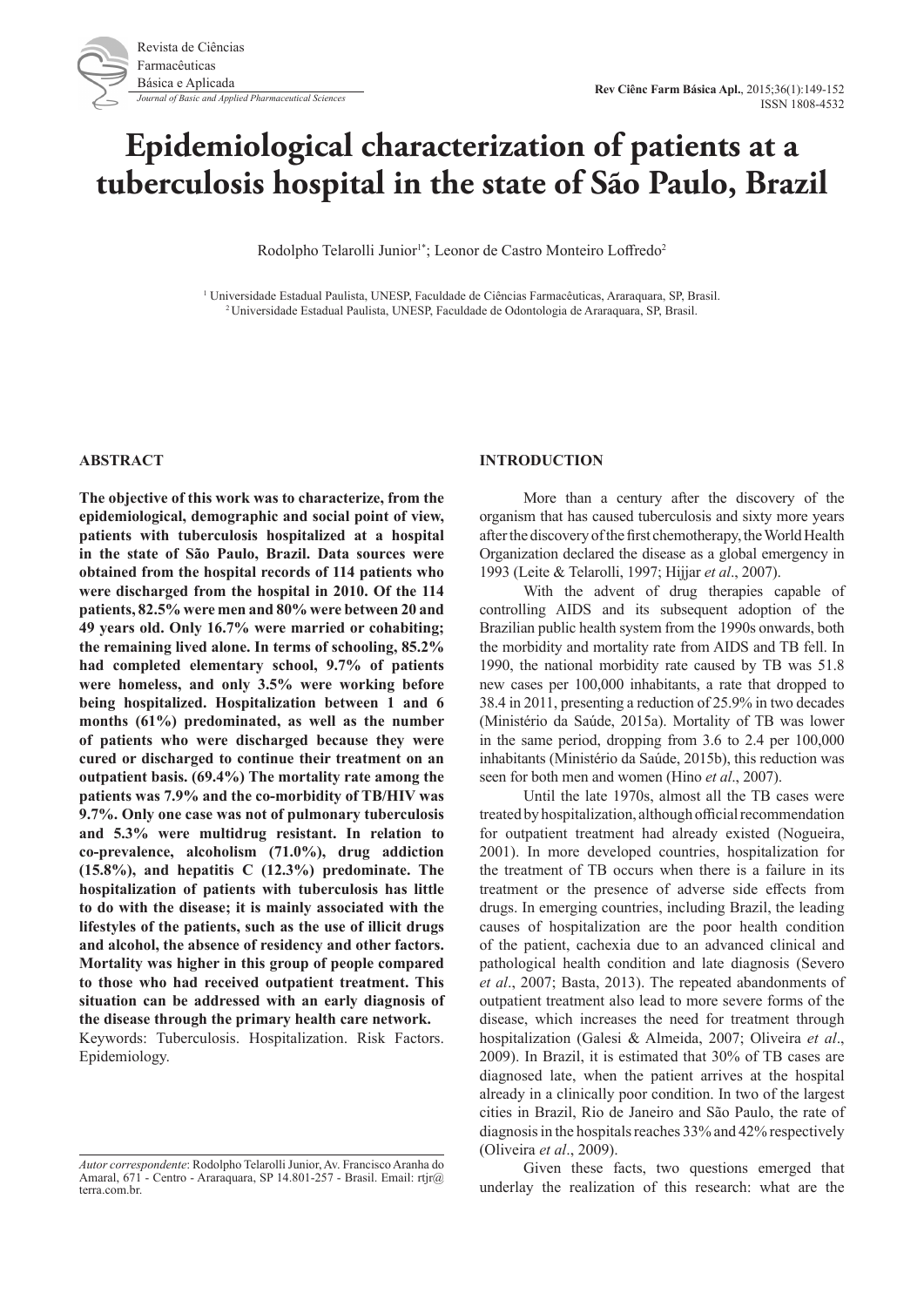epidemiological, demographic and social profiles of TB patients treated in the hospital? In the second decade of this century, what will be the characteristics of these patients 40 years after the emergence of the AIDS epidemic and a decade after the advent of DOTS (Directly Observed Treatment Short) (Ferreira *et al*., 2011)? Is hospitalization still an alternative that is necessary for the treatment of TB in developing countries?

# **METHODS**

An epidemiological, descriptive and retrospective study case was conducted. We studied 114 patients diagnosed with TB using smear microscopy. The subjects were admitted to a hospital in São Paulo, Brazil, 2010. We have included all patients admitted between January and December 2010. We used hospital records that excluded patients who did not have laboratory-confirmed TB.

The data were submitted to descriptive analysis, using spreadsheets in the Microsoft Excel format, with the study of the following variables: age, sex, marital status, household type (fixed or otherwise), employment status at the time of admission, educational background, length of stay in the hospital, types of hospital discharge, co-infection with the HIV virus, types of TB and co-prevalence of other diseases. The study was approved by the Ethics Committee in Research of the Faculty of Pharmaceutical Sciences, UNESP (Opinion No 185 604 of 21/12/2012).

#### **RESULTS**

Among the 114 patients who were discharged from the hospital in 2010, 82.5% were male. As for age, 80% of them were between 20 and 49 years, with an average age of  $39 \pm 12$  years. In relation to the marital status of the patients, individuals living alone (single, widowed, divorced and separated) were predominant. From the Table 1, we can observe that 85.2% of the patients had low levels of schooling, defined as those who had studied up to elementary school while the illiterate accounted for 9.7%.

Overall, the education of TB patients admitted to the hospital is less than the education of the general population. Of the patients studied, 9.7% were illiterate, 41.3% had up to four years of study, 34.3% had completed elementary school, 10.5% had completed high school, 1.7% had superior education and the information was not available for 2.6% of the patients.

In relation to the provenance of the patients, all the patients were from the State of São Paulo, of which 90.3% had fixed residence and 9.7% were homeless. In relation to the employment status of the patients during their hospitalization, only four patients (3%) were working. In relation to the duration of hospitalization, there was a high variability, as it can be seen in Table 1.

Approximately 61% of the patients stayed from one to six months in the hospital. Other results for this variable must also be highlighted: In some cases the length of stay in

the hospital was very short, lasting less than one month, due to a high abandonment of treatment or death of the patients already in very poor health. On the other hand, there were three hospitalizations that lasted over 24 months. (Table 2).

It was found that 43% of the patients were discharged after being cured by hospital treatment and 26.4% were discharged to continue treatment at outpatient clinics. Of the nine patients who died in 2010 (7.9% lethality rate), 4 were also AIDS patients, demonstrating the high lethality promoted by co-infection of both diseases (44.4%).

The predominant clinical form of TB among patients in 2010 at the hospital was pulmonary, accounting for 99.1% of the total, with only one case of the disease in the renal form. Of the total cases of pulmonary TB in 2010, 6 (5.3%) were multidrug resistant. In relation to the co-prevalence of other diseases among patients who were discharged in 2010, the following was observed (Table 3).

Table 1 - Duration of hospitalization (in months) of patients who were discharged in 2010.

| ↩                                    |      |
|--------------------------------------|------|
| Duration of hospitalization (months) | $\%$ |
| < 1                                  | 10.5 |
| $>1$ and $<$ 3                       | 26.4 |
| $>3$ and $< 6$                       | 35.1 |
| $> 6$ and $< 9$                      | 20.2 |
| $> 9$ and $< 12$                     | 2.6  |
| $> 12$ and $< 24$                    | 2.6  |
| > 24                                 | 2.6  |

Table 2 - Types of discharge of patients in the hospital studied, Brazil, 2010.

| <b>Discharged Type</b> | $\frac{0}{0}$ |
|------------------------|---------------|
| Outpatient treatment   | 26.4          |
| Cured                  | 43.0          |
| Abandonment            | 18.4          |
| Death                  | 7.9           |
| Transfer               | 1.7           |
| No information         | 2.6           |

Table 3 - Co-prevalence of other diseases in patients who were discharged in 2010 from the hospital in SP.

| <b>Disease</b>               | $\frac{0}{0}$ |
|------------------------------|---------------|
| Alcoholism                   | 71.0          |
| Drug addiction               | 15.8          |
| Hepatitis C                  | 12.3          |
| Aids                         | 9.7           |
| Syphilis                     | 7.9           |
| Blastomycosis                | 5.3           |
| <b>Nutritional Disorders</b> | 4.4           |
| Psychiatric diseases         | 4.4           |
| Mellitus diabetes            | 2.6           |
| Hypertension                 | 1.7           |
| Histoplasmosis               | 0.9           |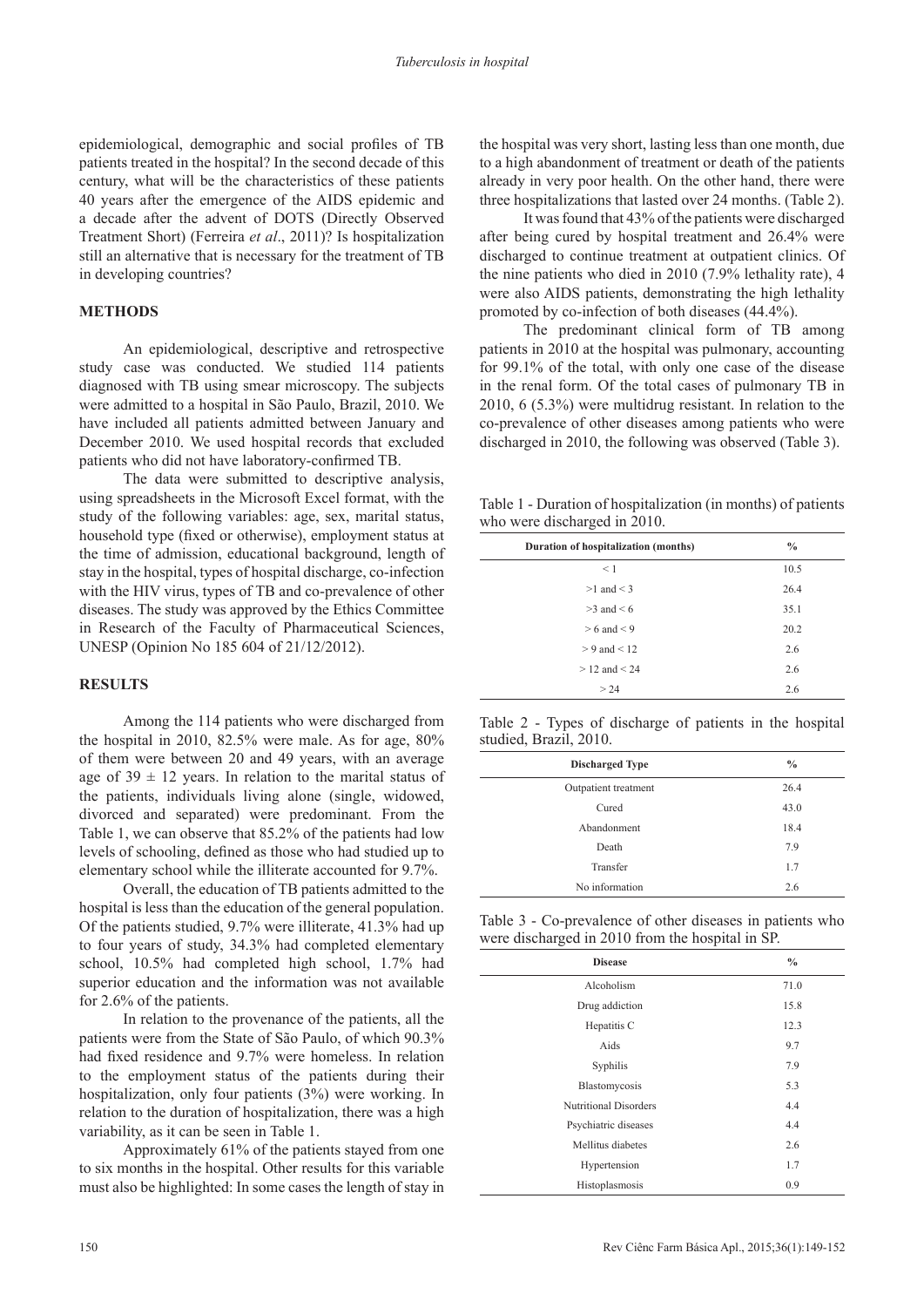## **DISCUSSION**

We found several similarities between the epidemiology profile of TB patients admitted to hospital to those treated as outpatients. There was a predominance of young men among TB patients who were hospitalized; this is similar to that observed for the group of TB patients hospitalized throughout the state of São Paulo in 2004 (Bierrenbach *et al*., 2007) and in 2001 (Galesi, 2007). The results followed the national pattern, with the reduction of incidence in people under 20 years of age and the progressive increase in cases for people over 60 years of age. The majority of the cases continue to be concentrated in the age group of greater economic productivity, those from 20 to 59 years old, contributing to the detriment of the patients, their families and society.

The distribution of patients according to their marital status showed only 16.7% of married individuals, which is similar to the pattern observed in the literature. Living alone is a predictive factor for repeated treatment abandonment, increasing the chances of hospitalization (Rabahi *et al*., 2002).

In relation to the schooling of TB patients of the hospital, their profile is similar to those who died from the disease in the municipality of São Paulo in 2002, with a predominance of individuals with little schooling: 51.9% had less than four years of schooling, much lower than the average level of schooling of the population of São Paulo in the same period (Lindoso *et al*., 2008).

In a study conducted by the municipality of São Paulo, it was found that 4% of those who died from TB in 2002 were homeless. This is a social condition that increases the chance of suffering and dying from TB (Lindoso *et al*., 2008). A 2001 study conducted also in São Paulo showed that the specific coefficient of mortality for TB was 80 times higher in homeless people than the population in general (Galesi & Almeida, 2007).

On the other hand, there are substantial differences in the characteristics of the patients treated in hospital and ambulatory. These differences demonstrated the importance of hospital treatment for a part of TB patients. While there were 82.5% of male patients in the study case hospital, only 68.1% were men among the general patients reported in Brazil in 2014. There is a high rate of homeless among patients treated in hospital: 9.7%. It is estimated that in Brazil in 2014 0.6% to 1% of the total population of the country was homeless.

Mortality of hospitalized TB patients (7.9%) was higher than the national average. In 2014, 2.3% of TB patients died in Brasil (Ministério da Saúde, 20015b). The proportion of patients with multidrug-resistant form was also higher in hospital; there were 5.3% in hospital against only 0.2% found in outpatient study of the state of Minas Gerais (Augusto, 2013). The co-prevalence of alcoholism in the community was only 7.2%, compared to 71% in the hospital (Augusto, 2013).

Other diseases appeared with high comorbidity:

hepatitis C (12.3%), AIDS (9.7%), syphilis (7.9%) and blastomycosis (5.3%). All these diseases have a higher prevalence among TB patients that in the general population. The first three diseases have a transmission profile in which predominates sexual transmission. Important actions to prevent sexual transmission of these diseases must take place. Blastomycosis appears with a high incidence due to the fact that it has a predilection for individuals in which the lungs are fragile. It is important when diagnosing someone with TB to remember to search for the simultaneous occurrence of blastomycosis.

## **CONCLUSIONS**

Hospitalization remains essential for the treatment of serious and advanced cases of TB. It also provides supervised treatment of homeless patients or patients whose lives were made dysfunctional through the use of illicit drugs and alcohol. Without hospital treatment, these groups of patients take the chance of having their lives endangered.

Therefore, it is important that the public health system develops specific actions for early diagnosis among the most susceptible individuals. We highlight the active search for cases of TB among the homeless and among those individuals who drink alcohol immoderately. The hospital we studied is one of the few institutions in Brazil that is still specialized in the hospital treatment of TB. Hence, the results of this study suggest that specialized hospitals are important for the control of the disease, especially for patients living in precarious social and economic conditions.

It is true that TB remains a disease associated to poverty, social exclusion factors such as low income, low education, and habits and diseases that compromise one`s health conditions such as alcoholism, drug addiction and AIDS. The results confirm that the permanence of the hospital alternative has little to do with the natural history of the disease. The health and social conditions already present in these patients predominate, such as the illicit use of drugs and alcohol, the absence of a fixed address and others.

As a result of the epidemiological model used in this research, a descriptive and retrospective study, that has inherent limitations, it is important to emphasize that the research results can not be extrapolated to the entire population of patients in Brazil.

### **RESUMO**

## *Caracterização epidemiológica dos pacientes internados em um hospital de tuberculose do Estado de São Paulo, Brasil*

**Caracterizar do ponto de vista epidemiológico, demográfico e social os doentes de tuberculose internados em 2010, e um hospital do Estado de São**